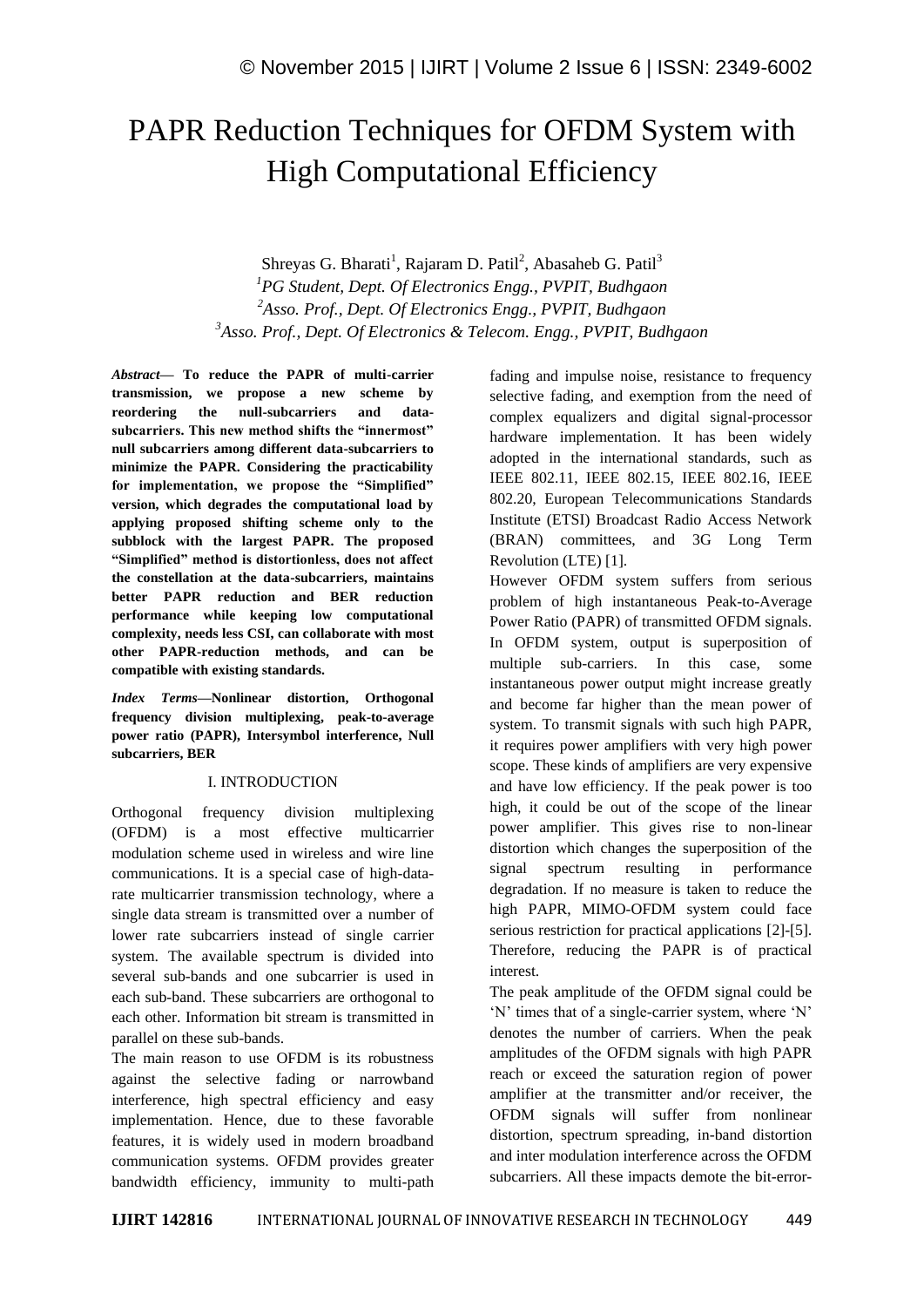rate (BER) at the receiver. One simple solution is to use expensive power-amplifiers with a large saturation region. However, as high peak amplitudes occur irregularly, this High Power Amplifier (HPA) would be inefficient. Besides, high peaks are also constrained by design-factors such as cost and battery power of electronics [1]. Large PAPR also demands the Digital-to-Analog Converter (DAC) with enough dynamic range to accommodate the large peak of the OFDM signals. High PAPR becomes huge obstruction to harvest all the features of OFDM system for the implementation of high speed broadband communication systems.

## II. PROPOSED METHODS

A number of approaches have been proposed to deal with the PAPR problem, along with various schemes and design dimensions for PAPR reduction [8]. These techniques include amplitude clipping, clipping and filtering, coding, tone reservation, tone injection, active constellation extension and multiple signal representation techniques such as partial transmit sequence (PTS) [12], selected mapping (SLM) [11], and interleaving. These techniques achieve PAPR reduction possibly at serious expenses, such as signal transmission power increase, BER increase, data-rate loss, computational complexity increase, and exclusive requirement of Channel Side Information (CSI). No specific PAPR reduction technique is the best solution for all multicarrier transmission systems. Nonetheless, it should be carefully chosen according to various system requirements [5]. In section III, some basics about PAPR problem in OFDM is given. Section IV describes different PAPR reduction techniques which are using null subcarriers. Section V contains the conclusion. In this paper, null subcarriers are exposed to reduce the PAPR of OFDM system [9].

One of the design dimensions is to explore null subcarriers. A null subcarrier is also known as unused subcarrier without carrying transmit energy. The aim is to introduce an improved version of approach called 'Null-Switching' for PAPR reduction with low computational overhead [10]. In a nutshell, the null switching method is to interchange data-subcarriers with some innermost null subcarriers in the guard-band, in order to change the frequencies of some terms input to the IFFT operator. This switching null subcarriers scheme switches one or more null-carriers with tobe-identified data-subcarriers. This changes the input to the IFFT operator, and thus the IFFT operator's output and it's PAPR. The guard-bands of many multi-carrier standards (e.g. IEEE 802.11a's) have null-subcarriers in the transitionband of the transmit spectrum mask (i.e. the bandpass filter matched to the desired user's datasubcarriers). Hence, such a null-subcarrier frequency (now switched to carry data) can pass a good portion of any energy therein onto the receiver. For the above switching, the transmitter is to search for the data-subcarrier that (when switched with a null-subcarrier) would achieve the greatest PAPR reduction [1]. The new method of shifting null subcarriers among data subcarriers is characterized by better BER performance and very low computation complexity.

# III. SOME BASICS ABOUT PAPR PROBLEM IN OFDM

OFDM signal exhibits a very high PAPR, which is due to the summation of sine waves and nonconstant envelope. Therefore, RF power amplifiers have to be operated in a very large linear region [6]. Otherwise, the signal peaks get into non-linear region causing signal distortion. This signal distortion introduces inter modulation among the subcarriers and out-of-band radiation [7]. PAPR is a very important situation in the communication system because it has big effects on the transmitted signal. Low PAPR makes the transmit power amplifier works efficiently, on the other hand, the high PAPR makes the signal peaks move into the non-linear region of the RF power amplifier which reduces the efficiency of the RF power amplifier. In addition, high PAPR requires a high-resolution DAC at the transmitter, high-resolution analog to digital converter (ADC) at the receiver [7]. Any non-linearity in the signal will cause distortion such as inter-carrier interference (ICI) and inter symbol interference (ISI).

PAPR of OFDM signal is given by,

$$
PAPR = Ppeak/Payg. = 10log10
$$

$$
= max[|xn|^2]/E[|xn|^2]
$$
(1)

Where, *Ppeak* represents peak output power, *Pavg.* means average output power. E denotes the expected value; xn represents the transmitted OFDM signals. For an OFDM system with N subcarriers, the peak power of received signals is N times the average power when phase values are the same. The PAPR of baseband signal will reach its theoretical maximum at  $(dB) = 10\log N$ .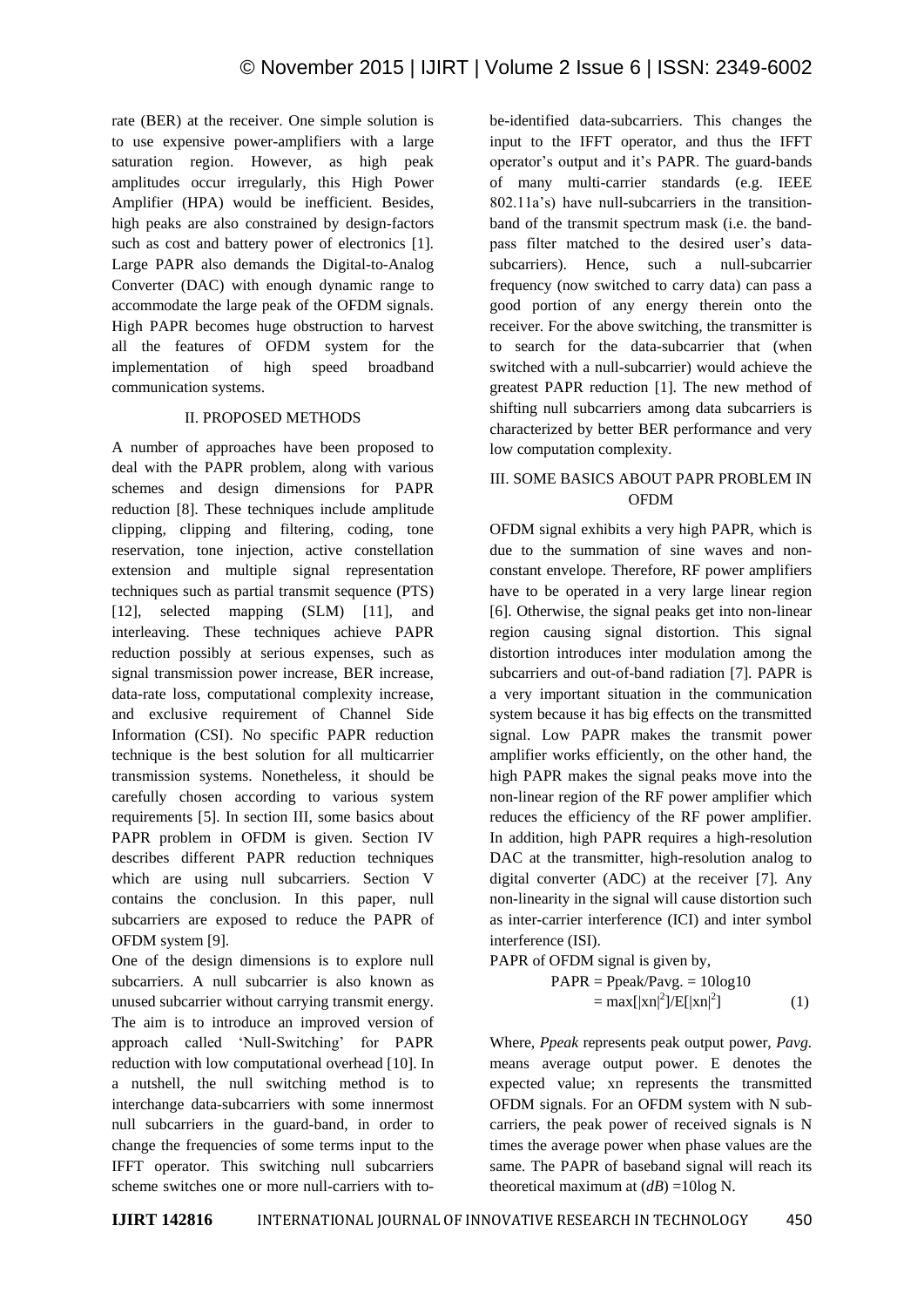The Cumulative Distribution Function (CDF) is used to measure the efficiency of any PAPR reduction technique. Normally, the Complementary CDF (CCDF) is used instead of CDF, which helps us to measure the probability that the PAPR of a certain data block exceeds the given threshold [3]. By implementing the Central Limit Theorem for a Multicarrier signal with a large number of subcarriers, the real and imaginary part of the time domain signals have a mean of zero and a variance of 0.5 and thus follow a Gaussian distribution. So Rayleigh distribution is followed for the amplitude of the multicarrier signal, where as a central chisquare distribution with two degrees of freedom is followed for the power distribution of the system.

## IV. PAPR REDUCTION USING NULL SUBCARRIERS

There are two techniques which reduces the PAPR value of OFDM system using null subcarriers. Those techniques are switching null subcarriers and shifting null subcarriers. Fig. 1 below explains the basic flow of those two methods.



Fig.1 OFDM Transreceiver With Switching/Shifting Method For Null Subcarriers.

### *A. Full Version of Proposed Method*

Consider OFDM transmission with *L* subcarriers at ascending frequencies set  $ffl$ ,  $l = 1, \dots, L$ , and indexed by  $S = \{l = 1, \dots, L\}$ . Of these, *N* where *N* less-equal *L* are null-subcarriers, with distinct indices drawn from the ascending set  $N = \{gn, n =$ 

1,  $\cdots$  *N}*  $\subset$  *S*. These *N* null-subcarriers respectively occupy the increasing frequencies *ffgn, n* = 1,  $\cdots$  *N*, while the remaining *L-N* subcarriers serve as data-subcarriers, with distinct indices from the ascending set  $D = \{hd, d = 1, \dots \}$ *L − N}* <sup>⊂</sup> *S*.

These *L-N* data-subcarriers respectively occupy the increasing frequencies *{fhd, d = 1, · · · , L-N}*. Moreover, *N*  $\cup D = S$ , and  $fgn \neq fhd$ ,  $\forall n, d$ . Assigned to the data-subcarriers at *{fhd,*  $1 \le d \le L$ *− N}* are, respectively, the *M*-ary data symbols  $\sqrt{x}$ *d*,  $d = 1, \cdots, L - N$ , taken from a quadrature amplitude modulation (QAM) or quadrature phaseshift keying (QPSK) constellation.

Without modifying *L, N, D*, the proposed method shifts *P* elements  $\{\tilde{q}p, p = 1, \cdots, P\}$  of the nullsubcarrier set  $N = \{gn, n = 1, \cdots, N\}$  at the frequency  $\{f^{\dagger}lp, p = 1, \cdots, P\}$ corresponding to *P* elements  $\int f^2 p$ ,  $p = 1, \dots, P$  of the subcarrier set *S*, such that if  $f^{\prime}lp < f^{\prime}lp + 1$ , then  $f^{\prime}gp < f^{\prime}gp + 1$ . The transmitter is to search for the most advantageous frequencies for the *P* "innermost" null subcarrier(s) to shift to, for the greatest PAPR reduction. The optimization problem is to identify  ${f^{\pi}}lp$ ,  $p = 1, \cdots$ *, P}* to minimize the PAPR. There are altogether  $\binom{L}{ }$  $\left(\frac{-N}{P}\right) = \frac{0}{P!(0)}$  $\boldsymbol{P}$ different "shifting" possibilities.

For the IEEE 802.11a/g standard, the number of null subcarriers as guard-bands at low-frequency end is one more than that at high-frequency edge, if *P* is even; the number of null-subcarriers as guardbands at low-frequency end equals to that at highfrequency edge, if *P* is odd [1].

*B. Simplified Version for Practical Implementation* Considering the practicability for implementation, the "Simplified" version, which degrades the computational load by applying the basic idea only to the subblock with the largest PAPR.

Specifically, the OFDM symbols  $\bar{x}$  are partitioned into *V* disjoint subblocks  $\bar{x}^{(v)} \triangleq [\bar{x}_0^{(v)} \dots \bar{x}_{L/V-1}^{(v)}]$ with  $\bar{x}_k^{(v)} = \bar{x}d$  or 0,  $0 \le v \le V - 1$ , such that

$$
\bar{x} = \sum_{\nu=0}^{V-1} \bar{x}(\nu) \tag{2}
$$

Only the subblock with the largest PAPR will undergo the basic scheme in "Full" version. Thus, the number of "shifting" possibilities is reduced significantly. With the increasing of *V,* the computational complexity is reduced dramatically [1].

#### V. CONCLUSIONS

The PAPR of OFDM system can be reduced by reordering the null-subcarriers and data-subcarriers.